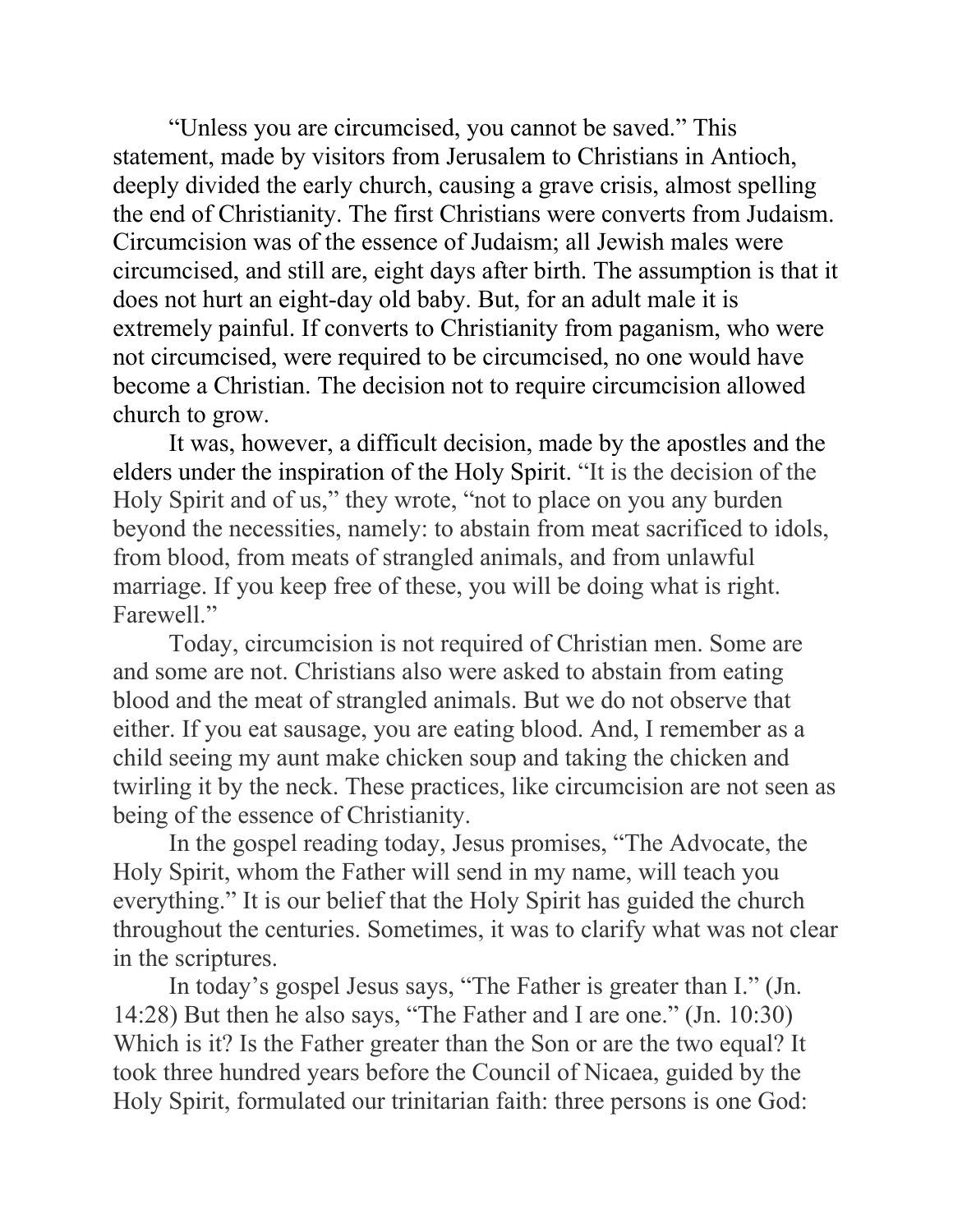Father, Son and Holy Spirit all three absolutely equal. St. John Henry Newman would call this "the development of doctrine". Our trinitarian faith is of the essence of Christianity. Circumcision is not. Nor is the custom of women covering their heads.

Muslim women cover their heads, as do Orthodox Jewish women. St. Paul tells the Corinthians, "Any woman who prays with her head unveiled brings shame upon her head. She should wear a veil." (1Cor.10:5,6) Those of you who are about my age will remember when no woman would ever dare enter a church without covering her head, even if it was with a Kleenex. But, look around you. How many of you have your heads covered? Not one! The apostles, in the book of Acts, decided "not to place any burden beyond the necessities." Surely women's head covering is not of the essence of Christianity.

So, what is of the essence? Our trinitarian faith, working for justice, siding with the marginalized, the needy and the poor (Mat. 25), caring for our neighbor, loving one another; that is of the essence of Christianity.

Throughout the history of Christianity, the Holy Spirit has been guiding the Church to a new understanding of the meaning of scripture for our times and of what is truly of the essence of Christianity. Slavery is another example. The bible clearly approves of slavery. The author of the first Epistle of Peter writes, "Slaves, be subject to your masters with all reverence, not only to those who are good and equitable but also to those who are perverse." In this country, one hundred and seventy years ago, this text and others like it were used to justify slavery. Today, we would say that slavery is wholly contrary to the will of God, despite the biblical texts. The Holy Spirit guided the church to a new understanding of what is of the essence of Christianity: freedom and equality.

Another example is the death penalty, capital punishment. Recent popes and the US Catholic bishops have all spoken against it. The bible clearly approves of it and in some cases even mandates it. For centuries the Church never questioned it. Yet, we ask ourselves, can the followers of a victim of capital punishment ever be in favor of it? How is capital punishment in line with the compassion of Jesus? Thus, the 2018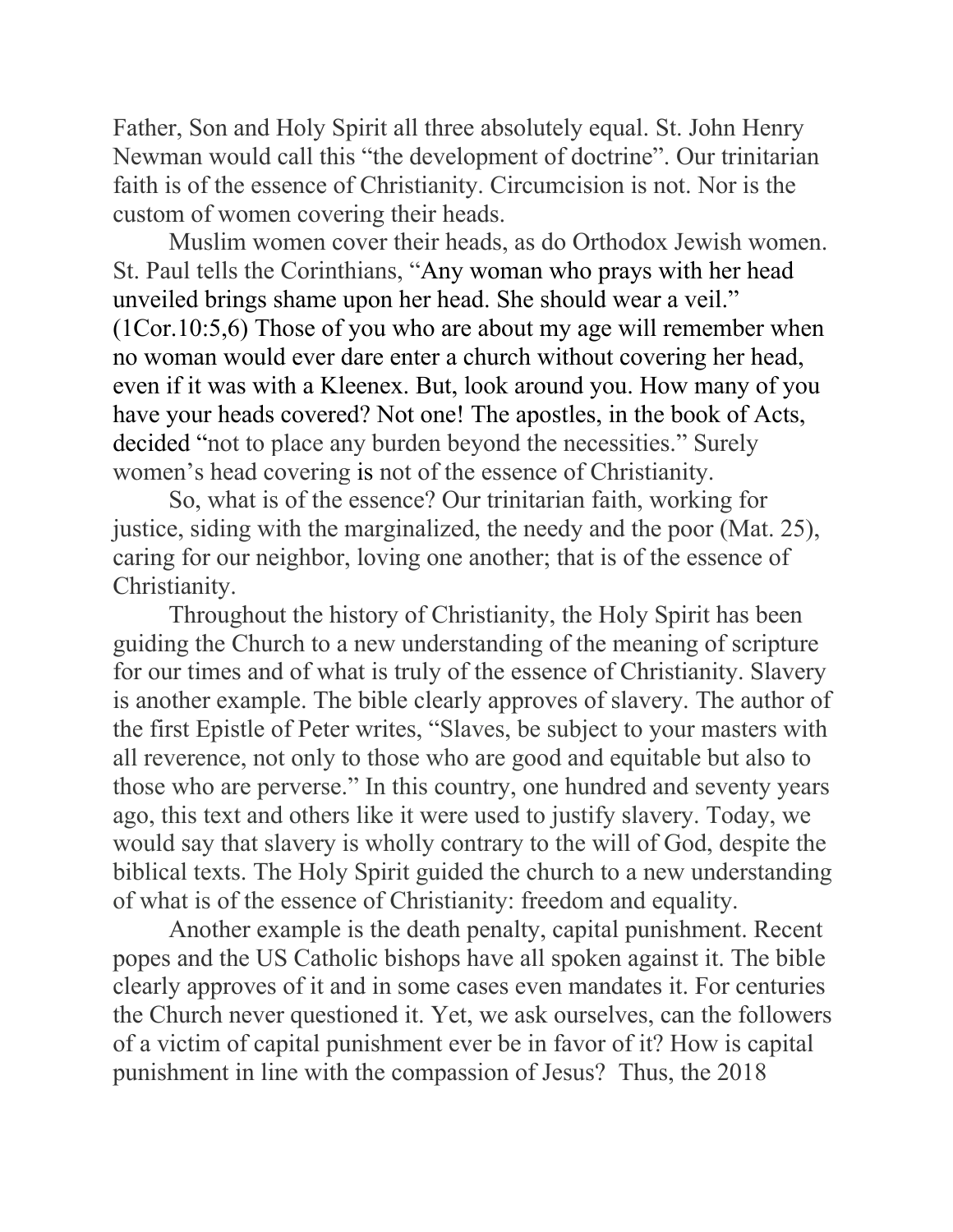edition of the official *Catechism of the Catholic Church* states in No. 2267:

Recourse to the death penalty on the part of legitimate authority, following a fair trial, was long considered an appropriate response to the gravity of certain crimes and an acceptable, albeit extreme, means of safeguarding the common good. Today, however, there is an increasing awareness that the dignity of the person is not lost even after the commission of very serious crimes. In addition, a new understanding has emerged of the significance of penal sanctions imposed by the state. Lastly, more effective systems of detention have been developed, which ensure the due protection of citizens but, at the same time, do not definitively deprive the guilty of the possibility of redemption. Consequently, the Church teaches, in the light of the Gospel, that the death penalty is inadmissible because it is an attack on the inviolability and dignity of the person, and she works with determination for its abolition worldwide.

Again, it is the Holy Spirit guiding the church to a new understanding of what is of the essence of Christianity.

Could there be other issues where the Holy Spirit is guiding the Church to a new understanding of the will of God. One possibility is the issue of homosexuality and same-sex marriages. In today's first reading the apostles asked Christians to abstain from "unlawful marriages". Is a marriage between two people of the same gender and unlawful marriage? If the Holy Spirit is guiding other ecclesial communities and Anglicans (Episcopalians), Lutherans, Methodists, Presbyterians solemnize marriage between people of the same gender, what is the Holy Spirit saying through them to the Catholic church? If we are to side with the marginalized and the oppressed, surely homosexuals are marginalized and discriminated in our society. Could we be going in a new direction with Pope Francis' famous statement, "Who am I to judge" in 2013? Then there is the call of German Cardinal Reinhard Marx of Munich in March of this year for a change in Catholic teaching on homosexuality.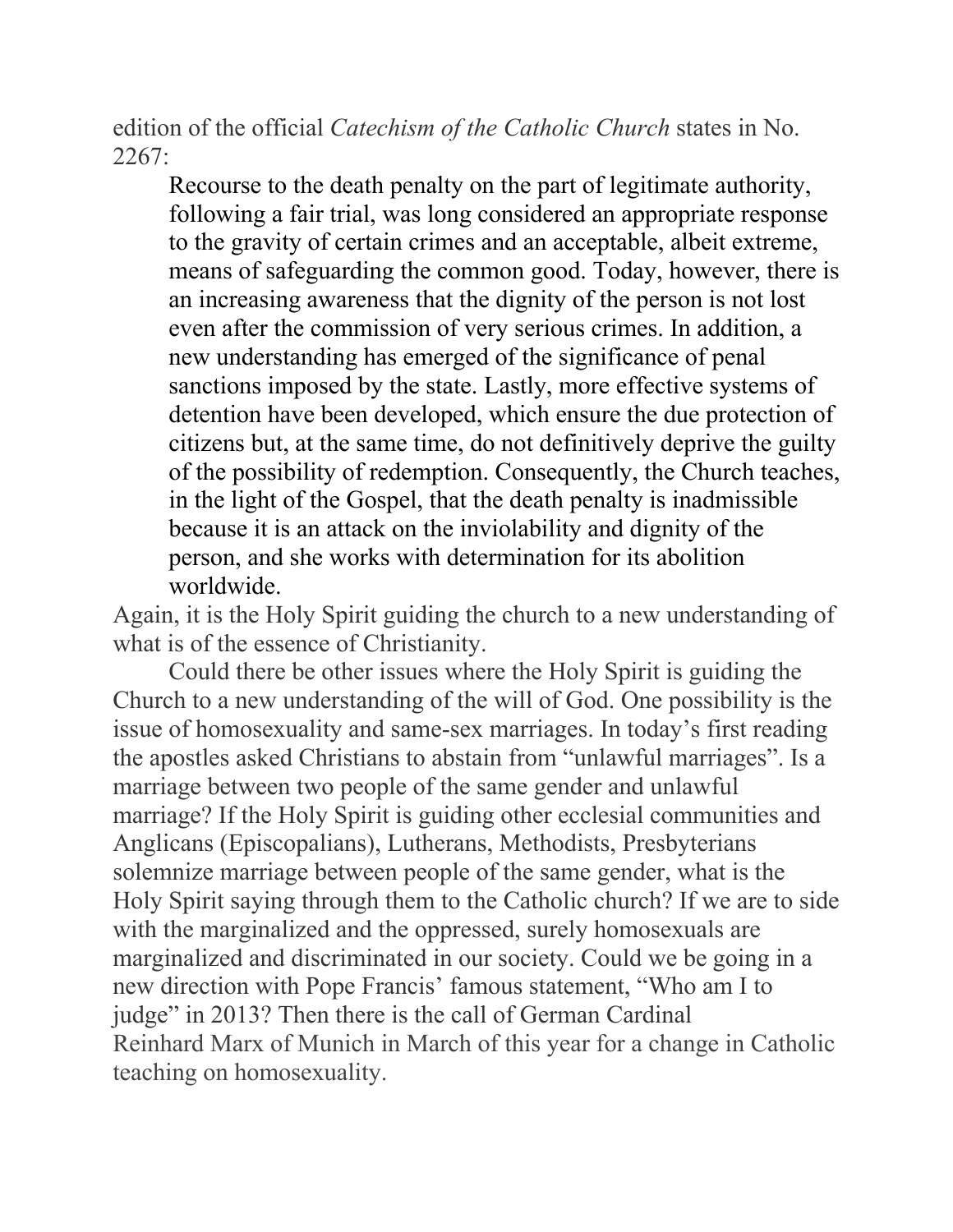These decisions take time and they are not easy: Nicaea, slavery, the death penalty were all difficult and painful decisions. But we believe they were the right decisions, made under the guidance of the Holy Spirit who brought us to a new understanding of the intention of the Scripture and the words of Jesus.

The obligation is always to take seriously the scriptural text, to ask ourselves, what does it really mean? What did it mean then? Why is it there? To what issue did it respond? Is the injunction cultural or is it of the essence of Christianity? How does it compare to the teachings of Jesus?

We may ask ourselves: who decides? It is the mind of the church, the *sensus fidelium*, sense of the faithful. Who decided that women should no longer cover their heads in church? There was never any official statement or decree. It was a change of attitude in the whole church. The decision was made by the whole church, the pope, the bishops, the faithful, people like you and I. It was the Holy Spirit. "It is the decision of the Holy Spirit and of us," wrote the Apostles. "The Holy Spirit will teach you everything," said Jesus.

Today, we are confronted in this country with a very difficult and divisive issue: the probability of the supreme court overturning Roe vs. Wade and the decision by Archbishop Salvatore Cordileone of San Francisco to deny communion to Nancy Pelosi, the Speaker of the House. This brings the subject of abortion to the fore and like the issue of circumcision it is dividing our country and also dividing our church as the two most prominent Catholics in our country, the President and the Speaker of the House have a different view than many of the bishops.

We ask ourselves, what does the bible say specifically about abortion? Absolutely nothing. What did Jesus say? Absolutely nothing. What does the church say? It has said many things throughout the centuries. How does the issue align itself with the essence of Christianity? The issue is very complicated, many issues are involved. There is the conscience of individual. Then, we ask ourselves, in a pluralistic society, is the civil law the right instrument to impose moral law. What about respect for the religious beliefs of others? Episcopalians, Lutherans, Methodists and Jews do not share our